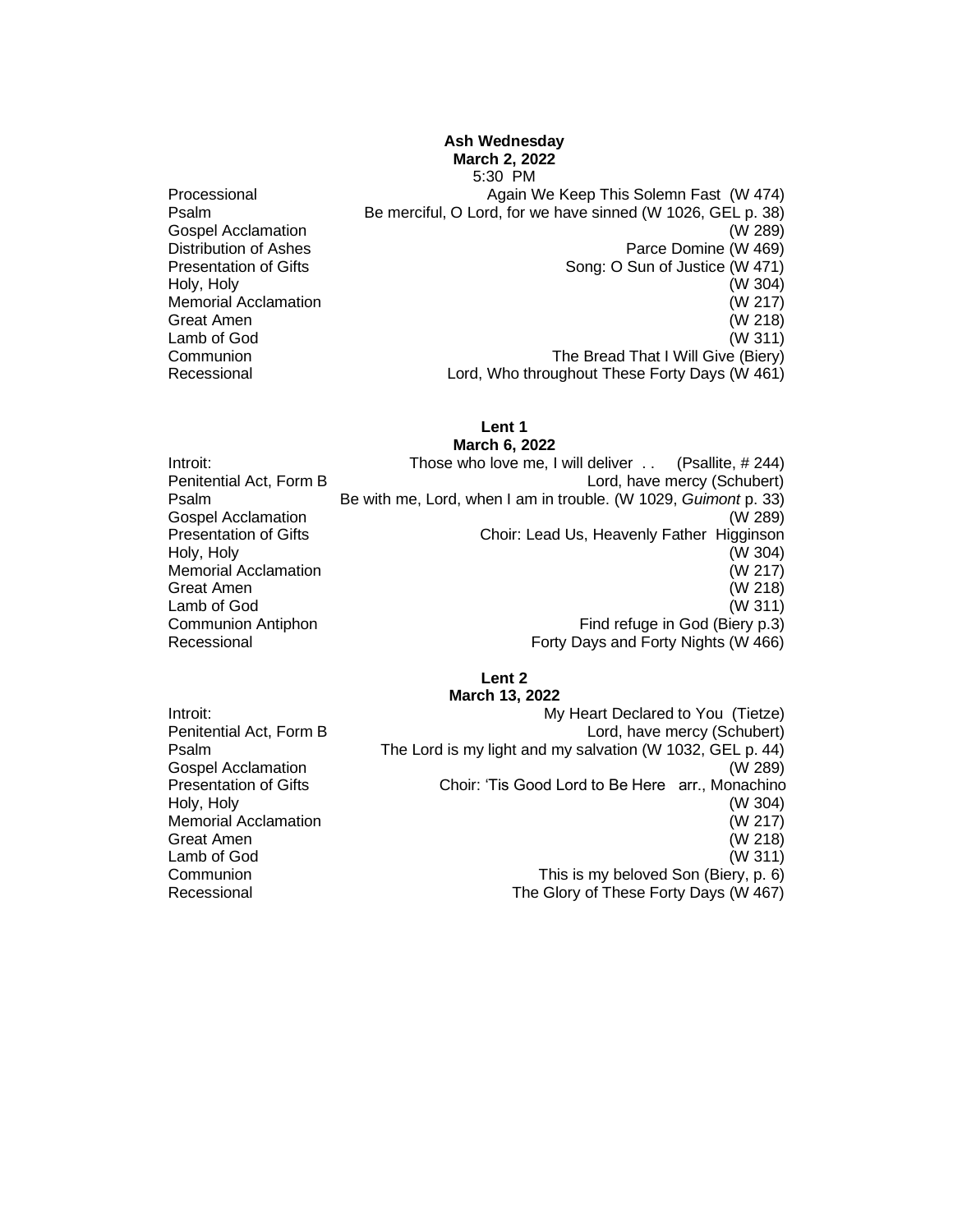#### **Lent 3 March 20, 2022**

Introit My eyes are fixed on God (Tietze) Penitential Act, Form B Lord, have mercy (Schubert) Psalm The Lord is kind and merciful (W 1035, GEL p. 49) Gospel Acclamation (W 289) Presentation of Gifts Choir: I Will Arise Alice Parker Holy, Holy (W 304) Memorial Acclamation (W 217) Great Amen (W 218) Lamb of God (W 311) Communion The Lord is My Light .(Thatcher, p.20) Before the Fruit is Ripened By the Sun (W 468)

**March 27, 2022** Processional Rejoice, Rejoice All You Who Love Jerusalem (Psallite, #191) Penitential Act, Form B Lord, have mercy (Schubert) Psalm Taste and see the goodness of the Lord. (Kreutz, p. 39) Gospel Acclamation (W 289) Choir: In the Shadow of Your Wings John Leavitt Presentation of Gifts Our Father, We Have Wandered (W 964) Holy, Holy (W 304) Memorial Acclamation (W 217) Great Amen (W 218) Lamb of God (W 311) Communion **Communion** Rejoice, the one who was dead . . . (Biery p. 18) Recessional Lord, Who throughout These Forty Days (W 461)

#### **Lent 5 April 3, 2022**

**Lent 4**

Introit Give Judgement Lord, My Savior ( Tietze) Penitential Act, Form B Lord, have mercy (Schubert)<br>
Psalm Core Lord has done great things for us: The Lord has done great things for us; we are filled with joy. (W 1041, C. Kelly, p 18) Gospel Acclamation (W 289) Presentation of Gifts **Choir: Wilt Thou Forgive That Sin Peter Crisafulli** Holy, Holy (W 304) Memorial Acclamation (W 217) Great Amen (W 218) Lamb of God (W 311)<br>Communion (W 311) Communion (W 311) Thy Will Be Done (Thatcher, p. 23) Recessional **Before the Fruit is Ripened By the Sun (W 468)** Before the Fruit is Ripened By the Sun (W 468)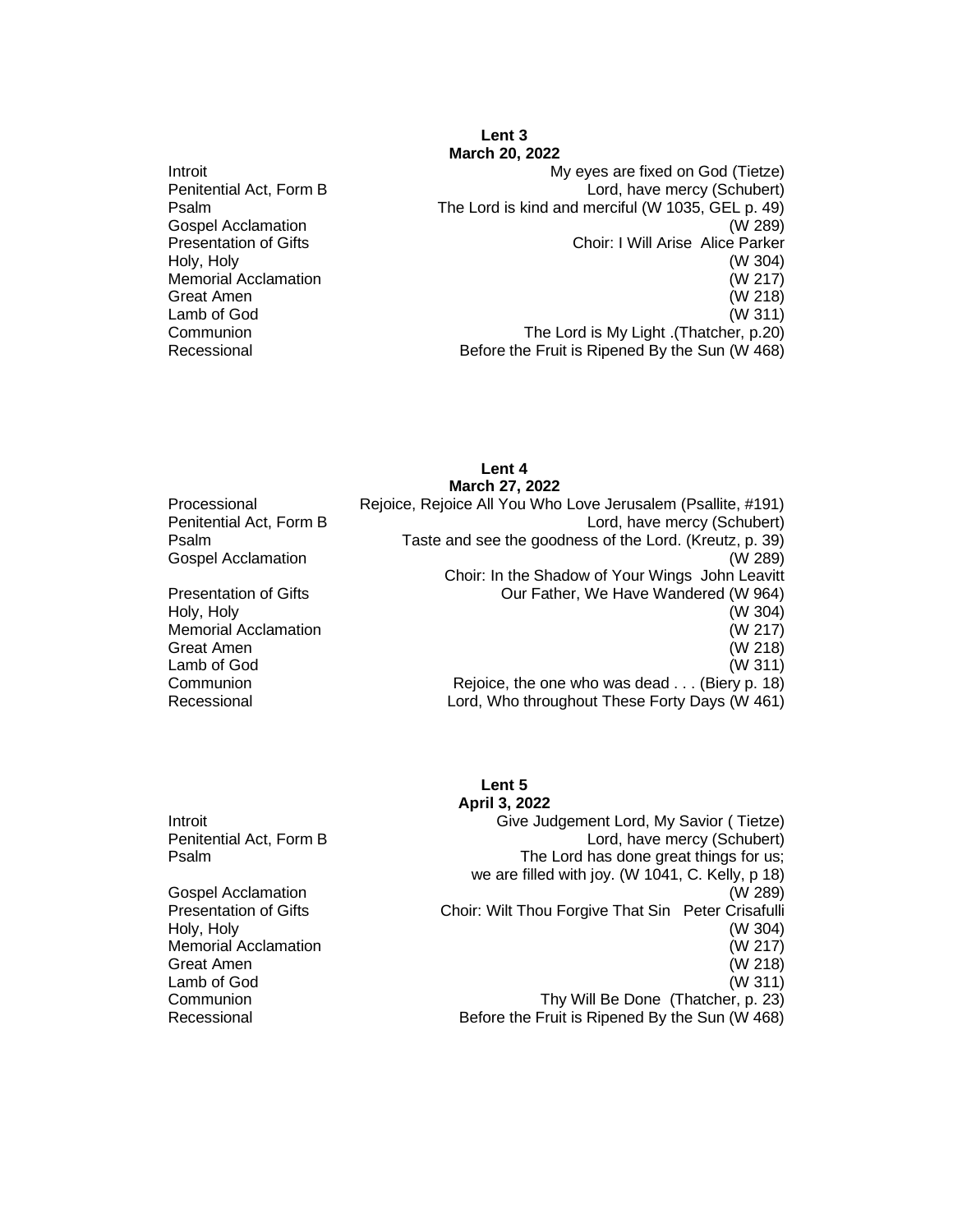### **Palm Sunday of the Lord's Passion April 10, 2022**

|                                    | ADIII IV. ZUZZ                                       |
|------------------------------------|------------------------------------------------------|
| The Lord's Entrance Into Jerusalem |                                                      |
| Choir: Hosanna filio David         | Victoria                                             |
| Processional                       |                                                      |
| All Glory, Laud, and Honor         | (W 483)                                              |
| Hymn: Crown Him With Many Crowns   | (W 571)                                              |
| Psalm                              | My God, My God, why have you abandoned me? (GEL 811) |
| <b>Gospel Acclamation</b>          | (W 289)                                              |
| <b>Presentation of Gifts</b>       | Choir: My Song Is Love Unknown arr. Monachino        |
|                                    | Hymn: Were You There (W 488)                         |
| Holy, Holy                         | (W 304)                                              |
| <b>Memorial Acclamation</b>        | (W 217)                                              |
| Great Amen                         | (W 218)                                              |
| Lamb of God                        | (W 311)                                              |
| Communion                          | Thy Will Be Done (Thatcher, p. 23)                   |
| Recessional                        | <b>Bell Toll</b>                                     |
|                                    |                                                      |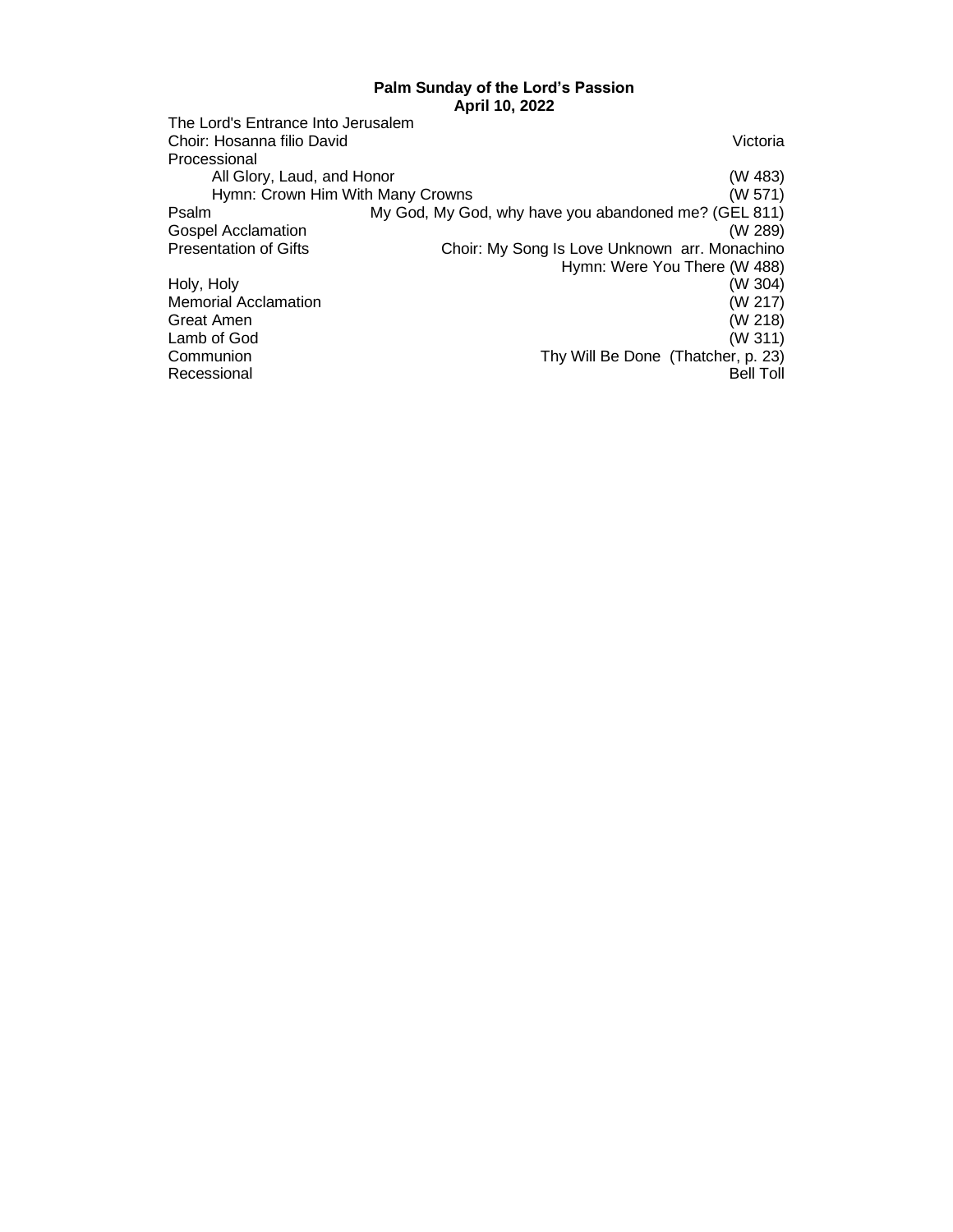**Holy Thursday April 14, 2022**

Time 7:30 P.M. (choir warm up at 7:00 P.M.) Processional Glory in the Cross (W 486) Gloria (W 320) Psalm Our blessing cup is a communion with the blood of Christ. (W 1054, GEL p. 59) Gospel Acclamation (W 289) Mandatum (W 1055) Intercessions **Intercessions Kyrie eleison (W 343)** Offertory Ubi Caritas James Biery Holy, Holy (W 304) Memorial Acclamation (W 217) Great Amen (W 218) Lamb of God (W 311) Communion Antiphon: *Hoc corpus, quod pro vobis* (This is the body that will be given up for your; this is the Chalice of the new covenant in my Blood, says the Lord; do this, whenever you receive it, in memory of me.) Song: Lord, Jesus! You Are Here with Us (W 930) Transfer of the Holy Eucharist **Hail our Savior's Glorious Body** (1056)

**Good Friday April 15, 2022**

3:00 P.M. (choir warm-up at 2:30 PM)

Psalm Father, into your hands I commend my spirit. (Lynn Trapp) Gospel Acclamation (W 289)  *Christ became obedient to the point of death, even death on a cross. Because of this, God greatly exalted him and bestowed on him the name which is above ev'ry name.* Collection for the Holy Land Hymn: Were You There (W 488) – vss. 1-4 Veneration of the Cross **Invitation:** This is the wood . . . Popule Meus Victoria/W. Ferris Preparation of the Altar Choir: Sing, My Tongue the Song of Triumph (*RitualSong* 573) Holy Communion **Song:** Psalm 62 "In God alone is my soul at rest; my help comes from him.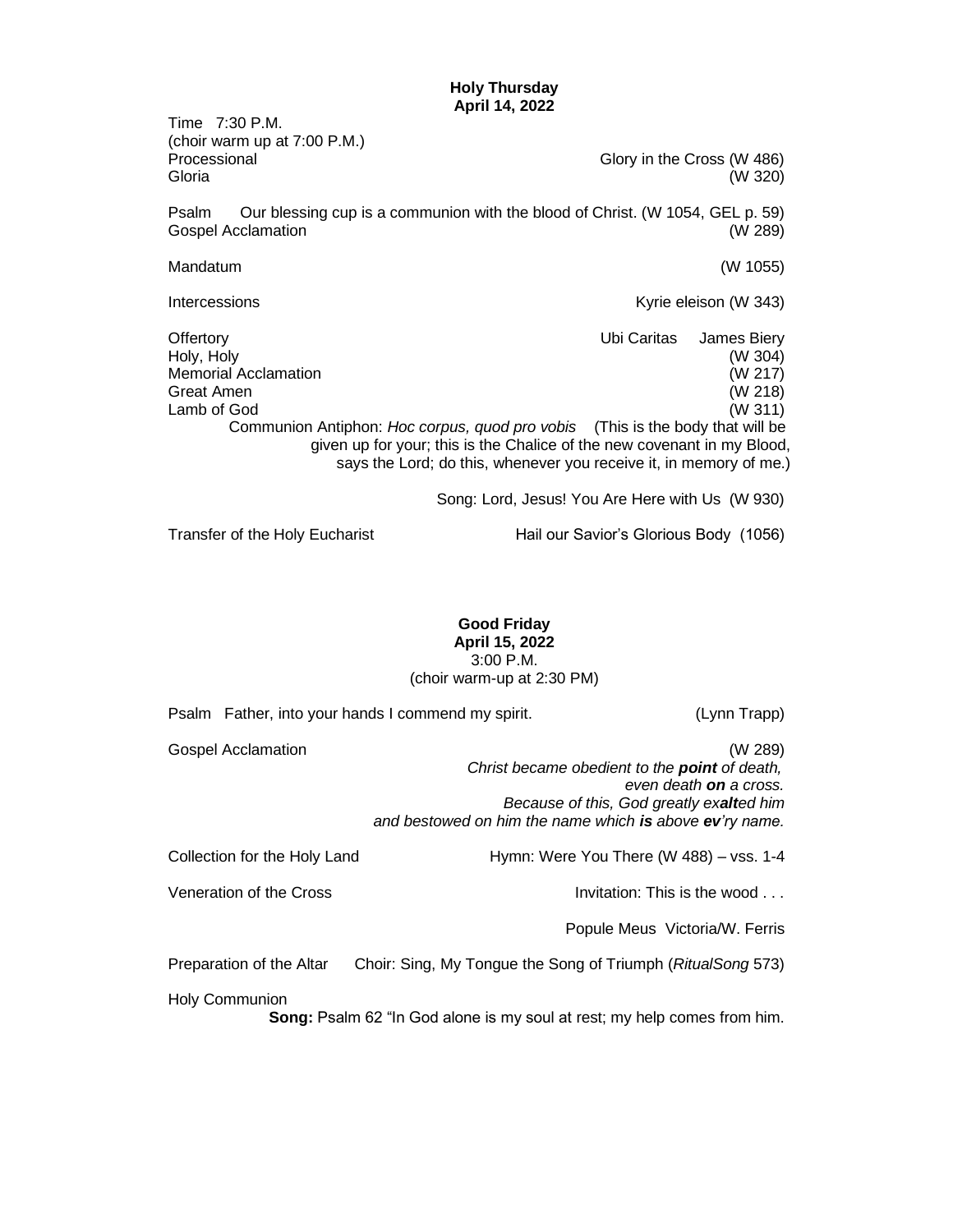### **Easter Vigil April 16, 2022** Time 8:30 P.M. (choir warm up at 8:00 P.M.)

| Service of Light<br>Exultet:                                                                              |                                 | Christ Our Light; Thanks be to God                                                                                                                  |  |  |
|-----------------------------------------------------------------------------------------------------------|---------------------------------|-----------------------------------------------------------------------------------------------------------------------------------------------------|--|--|
|                                                                                                           | <b>LITURGY OF THE WORD</b>      |                                                                                                                                                     |  |  |
| Reading 2: Genesis 1:1-18<br>Psalm 16: You are my inheritance, O Lord.                                    |                                 |                                                                                                                                                     |  |  |
| Reading 3: Exodus 14:15-15:1                                                                              |                                 | (GUIMONT, p. 51)                                                                                                                                    |  |  |
| Psalm: Let us sing to the Lord, he has covered himself with glory.                                        |                                 | (Kelly, page 25)                                                                                                                                    |  |  |
| Reading 4: Isaiah 54:5-14                                                                                 |                                 |                                                                                                                                                     |  |  |
| Psalm 30: I will praise you, Lord, for you have rescued me.                                               |                                 | (Gelineau, p. 66)                                                                                                                                   |  |  |
| Reading 6: Baruch 3:9-15, 32-4:4                                                                          |                                 |                                                                                                                                                     |  |  |
| Psalm 19: Lord, you have the words of everlasting life                                                    |                                 | (W 32)                                                                                                                                              |  |  |
| Gloria<br>Epistle<br><b>Gospel Acclamation</b><br>Gospel                                                  |                                 | (W 320)<br>Romans 6:3-11<br>chant (W 1069)<br>Luke 24:1-12                                                                                          |  |  |
| <b>RITE OF BAPTISM AND CONFIRMATION</b>                                                                   |                                 |                                                                                                                                                     |  |  |
| Litany of the Saints<br>Blessing of Water: Springs of water, bless the Lord<br>Sprinkling with Holy Water |                                 | chant<br>(Proulx; RitualSong # 978)<br>(W 314)                                                                                                      |  |  |
|                                                                                                           | <b>LITURGY OF THE EUCHARIST</b> |                                                                                                                                                     |  |  |
| <b>Presentation of Gifts</b><br>Holy, Holy<br><b>Memorial Acclamation</b><br>Great Amen<br>Lamb of God    |                                 | Hymn: At the Lamb's High Feast We Sing (W 512)<br>(W 353)<br>(W 356)<br>(W 355)<br>(W 383)<br>Application Obviot Organization (Deality<br>$\mu$ 00) |  |  |

Antiphon: Christ, Our Pasch (Psallite, # 36) Communion Song: I Am the Bread of Life (W 950) Choral Recessional Christ the Lord is ris'n Today Eleanor Daley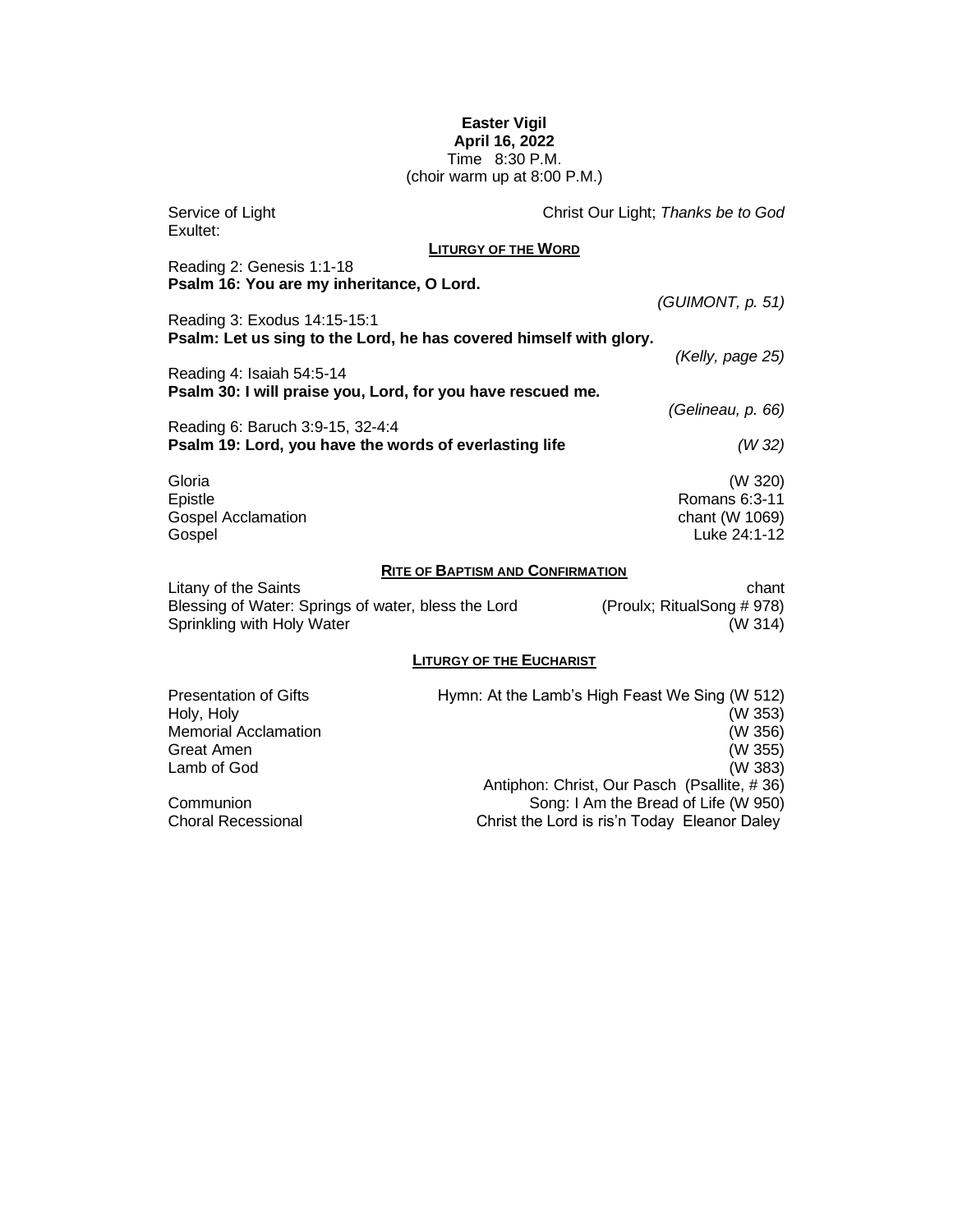### **Easter Sunday April 17, 2022**

| Processional<br>Gloria                                                                                                                                                                                                                       | Christ the Lord Is Risen Today (W 496)<br>(W 320)                                                                                                                                                                                                                                                                                                                                                                                         |
|----------------------------------------------------------------------------------------------------------------------------------------------------------------------------------------------------------------------------------------------|-------------------------------------------------------------------------------------------------------------------------------------------------------------------------------------------------------------------------------------------------------------------------------------------------------------------------------------------------------------------------------------------------------------------------------------------|
|                                                                                                                                                                                                                                              | Psalm: This is the day the Lord has made, let us rejoice and be glad. (W 1079, GEL p. 70)                                                                                                                                                                                                                                                                                                                                                 |
| <b>Easter Sequence</b><br><b>Gospel Acclamation</b>                                                                                                                                                                                          | James Biery<br>(W 335)                                                                                                                                                                                                                                                                                                                                                                                                                    |
|                                                                                                                                                                                                                                              | (W 314)<br>Renewal of Baptismal Promises & Sprinkling with Holy Water                                                                                                                                                                                                                                                                                                                                                                     |
| <b>Presentation of Gifts</b>                                                                                                                                                                                                                 | Choir: Earth, Earth, Awake: Your Praises Sing Sally Ann Morris                                                                                                                                                                                                                                                                                                                                                                            |
| Holy, Holy<br><b>Memorial Acclamation</b><br>Great Amen<br>Lamb of God<br>Communion                                                                                                                                                          | (W 353)<br>(W 356)<br>(W 355)<br>(W 383)<br>Antiphon: Christ, Our Pasch (Psallite, #36)<br>Choir: The Thorn Tree Scot Crandal                                                                                                                                                                                                                                                                                                             |
| Song: This is the Feast of Victory (W 515)                                                                                                                                                                                                   |                                                                                                                                                                                                                                                                                                                                                                                                                                           |
| Recessional                                                                                                                                                                                                                                  | Regina coeli (W 519)<br>Jesus Christ Is Risen Today (W 516)                                                                                                                                                                                                                                                                                                                                                                               |
| Processional<br>Rite of Blessing and Sprinkling with Holy Water<br>Gloria<br><b>Gospel Acclamation</b><br><b>Presentation of Gifts</b><br>Holy, Holy<br><b>Memorial Acclamation</b><br>Great Amen<br>Lamb of God<br>Communion<br>Recessional | Easter <sub>2</sub><br>April 24, 2022<br>The Strife Is O'er (W 511)<br>(W 314)<br>(W 320)<br>Psalm Give thanks to the Lord for he is good, his love is everlasting (W 1081, GEL p.71)<br>(W 335)<br>Choir: Christ the Lord is ris'n Today Eleanor Daley<br>(W 353)<br>(W 356)<br>(W 355)<br>(W 383)<br>O Sons and Daughters (W 507)<br>Sing With All The Saints in Glory (W 526)<br>Easter 3<br>May 1, 2022<br>(10 AM - First Communion?) |
| Processional<br>Gloria<br>Psalm<br><b>Gospel Acclamation</b><br><b>Presentation of Gifts</b><br>Holy, Holy<br><b>Memorial Acclamation</b><br>Great Amen<br>Lamb of God                                                                       | Christ the Lord Is Risen Today (W 496)<br>(W 320)<br>I will praise you, Lord, for you have rescued me. (W 1084 GEL p. 66)<br>(W 335)<br>Hymn: You Are the Way (W 682)<br>Choir: Praise the Lord His Glories Show -Niedmann<br>(W 353)<br>(W 356)<br>(W 355)<br>(W 383)                                                                                                                                                                    |

Communion I Receive the Living God (W 923) Recessional Christ is Alive (W 510)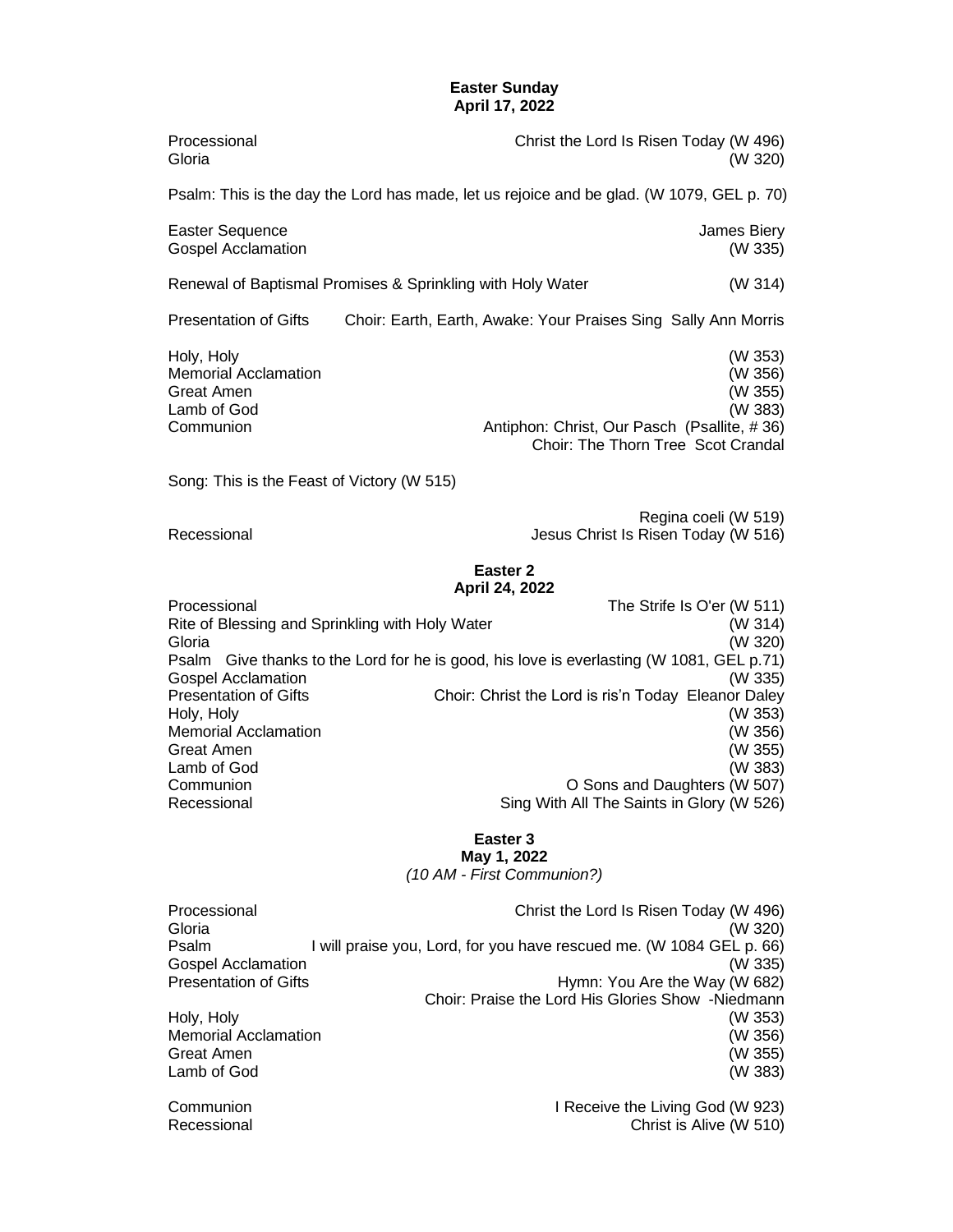## **Easter 4 May 8, 2022**

Choir prelude: Salve mater **Pothier/Proulx** Pothier/Proulx Processional At the Lamb's High Feast We Sing (W 512) Gloria (W 320) Psalm We are his people, the sheep of his flock. (W 1087, GEL p. 78) Gospel Acclamation (W 335) Presentation of Gifts **Choir:** Loving Shepherd of thy sheep Philip Ledger Holy, Holy (W 353) Memorial Acclamation (W 356) Great Amen (W 355) Lamb of God (W 383) Communion You Satisfy the Hungry Heart (W 939) Be Joyful Mary (W 501)

### **Easter 5 May 15, 2022**

Processional Day of Delight (W 499) Gloria (W 320) Psalm I will praise your name forever, my king and my God. (W 1090, GEL p. 81) Gospel Acclamation (W 335) Presentation of Gifts **Choir: Cantate Domino -Pitoni** Holy, Holy (W 353) Memorial Acclamation (W 356) Great Amen (W 355) Lamb of God (W 383) Communion Love One Another (W 693) Recessional Christ the Lord Is Risen Today (W 496)

# **Easter 6 May 22, 2022**

| Processional                 | Hail Thee, Festival Day (W 524)                            |
|------------------------------|------------------------------------------------------------|
|                              | (Easter refrain sung by all; vss. sung by cantor/choir)    |
| Gloria                       | (W 320)                                                    |
| Psalm                        | O God, let all the nations praise you. (W 1093, GEL p. 86) |
| <b>Gospel Acclamation</b>    | (W 335)                                                    |
| <b>Presentation of Gifts</b> | Choir: I Will Not Leave You Comfortless E. Titcomb         |
| Holy, Holy                   | (W 353)                                                    |
| <b>Memorial Acclamation</b>  | (W 356)                                                    |
| Great Amen                   | (W 355)                                                    |
| Lamb of God                  | (W 383)                                                    |
| Communion                    | As the Bread of Life is Broken (W 932)                     |
| Recessional                  | Sing a New Song to the Lord (W 629)                        |